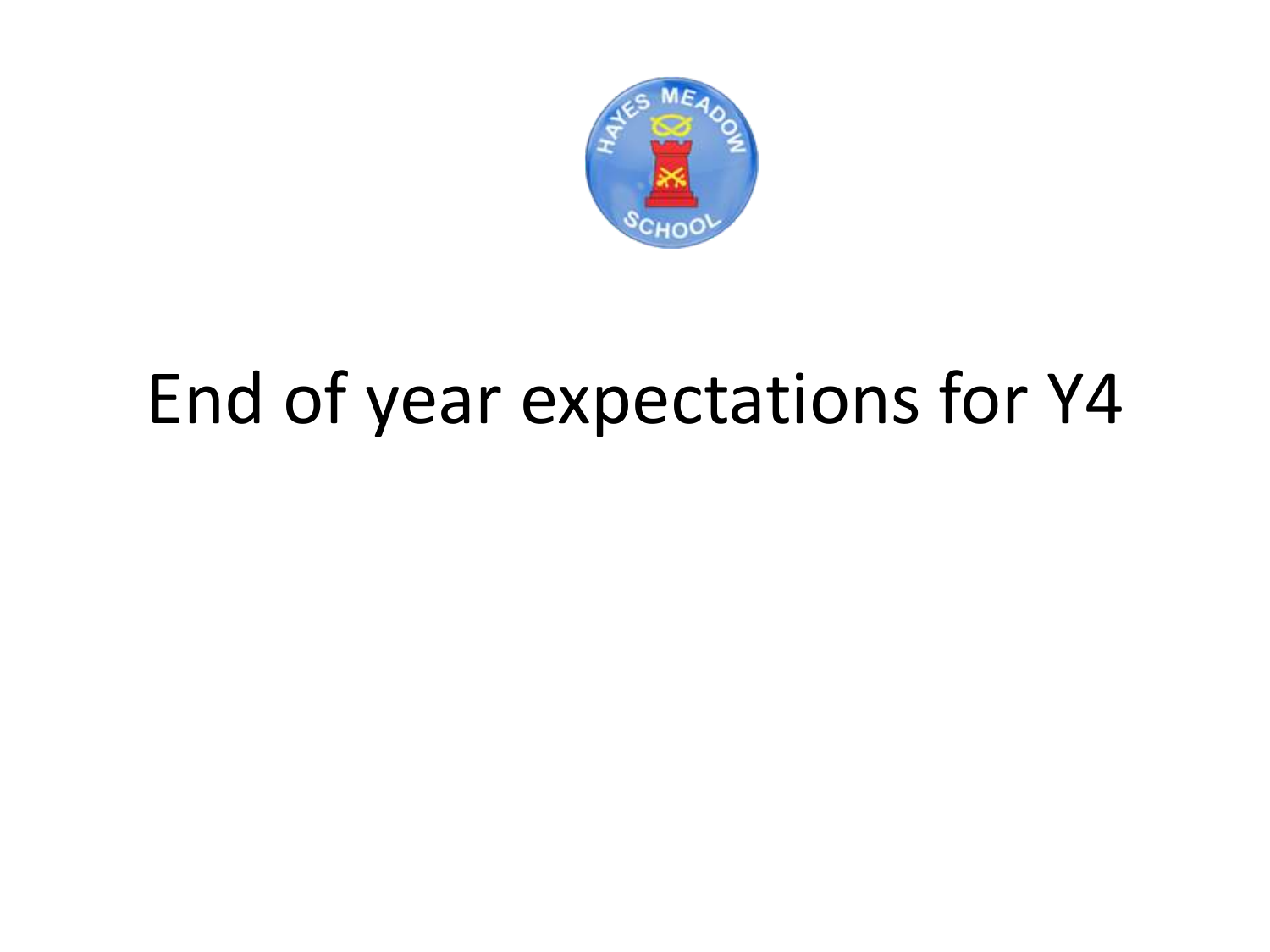

## **Writing end of year expectations**



| A year 4 writer                                                                                                                                                                                                                                                                                                                                                                                                                                                                                                                                                                                                                                                                                         |                                                                                                                                                                                                                                                                                                                                                                                                                                                                                                                                                                            |                                                                                                                                                                                                                                                                                                                                                                                                                                                                                                                                                                                         |  |  |
|---------------------------------------------------------------------------------------------------------------------------------------------------------------------------------------------------------------------------------------------------------------------------------------------------------------------------------------------------------------------------------------------------------------------------------------------------------------------------------------------------------------------------------------------------------------------------------------------------------------------------------------------------------------------------------------------------------|----------------------------------------------------------------------------------------------------------------------------------------------------------------------------------------------------------------------------------------------------------------------------------------------------------------------------------------------------------------------------------------------------------------------------------------------------------------------------------------------------------------------------------------------------------------------------|-----------------------------------------------------------------------------------------------------------------------------------------------------------------------------------------------------------------------------------------------------------------------------------------------------------------------------------------------------------------------------------------------------------------------------------------------------------------------------------------------------------------------------------------------------------------------------------------|--|--|
| <b>Transcription</b>                                                                                                                                                                                                                                                                                                                                                                                                                                                                                                                                                                                                                                                                                    | Composition                                                                                                                                                                                                                                                                                                                                                                                                                                                                                                                                                                | <b>Grammar and punctuation</b>                                                                                                                                                                                                                                                                                                                                                                                                                                                                                                                                                          |  |  |
| Spelling<br>I can spell words with prefixes and suffixes<br>and can add them to root words.<br>I can recognise and spell homophones.<br>I can use the first two or three letters of a<br>word to check a spelling in a dictionary.<br>I can spell the commonly mis-spelt words<br>from the Y3/4 word list.<br>Handwriting<br>I can use the diagonal and horizontal<br>$\bullet$<br>strokes that are needed to join letters.<br>I understand which letters should be left<br>unjoined.<br>My handwriting is legible and consistent;<br>down strokes of letters are parallel and<br>equidistant; lines of writing are spaced<br>sufficiently so that ascenders and<br>descenders of letters do not touch. | I can compose sentences using a range of<br>sentence structures.<br>I can orally rehearse a sentence or a<br>sequence of sentences.<br>I can write a narrative with a clear structure,<br>setting and plot.<br>I can improve my writing by changing<br>grammar and vocabulary to improve<br>consistency.<br>I use a range of sentences which have more<br>than one clause.<br>I can use appropriate nouns and pronouns<br>within and across sentences to support<br>cohesion and avoid repetition.<br>I can use direct speech in my writing and<br>punctuate it correctly. | Sentence structure<br>I can use noun phrases which are<br>$\bullet$<br>expanded by adding modifying adjectives,<br>nouns and preposition phrases.<br>I can use fronted adverbials.<br>$\bullet$<br>Text structure<br>I can write in paragraphs.<br>$\bullet$<br>I make an appropriate choice of pronoun<br>and noun within and across sentences.<br>Punctuation<br>I can use inverted commas and other<br>$\bullet$<br>punctuation to indicate direct speech.<br>I can use apostrophes to mark plural<br>$\bullet$<br>possession.<br>Luse commas after fronted adverbials.<br>$\bullet$ |  |  |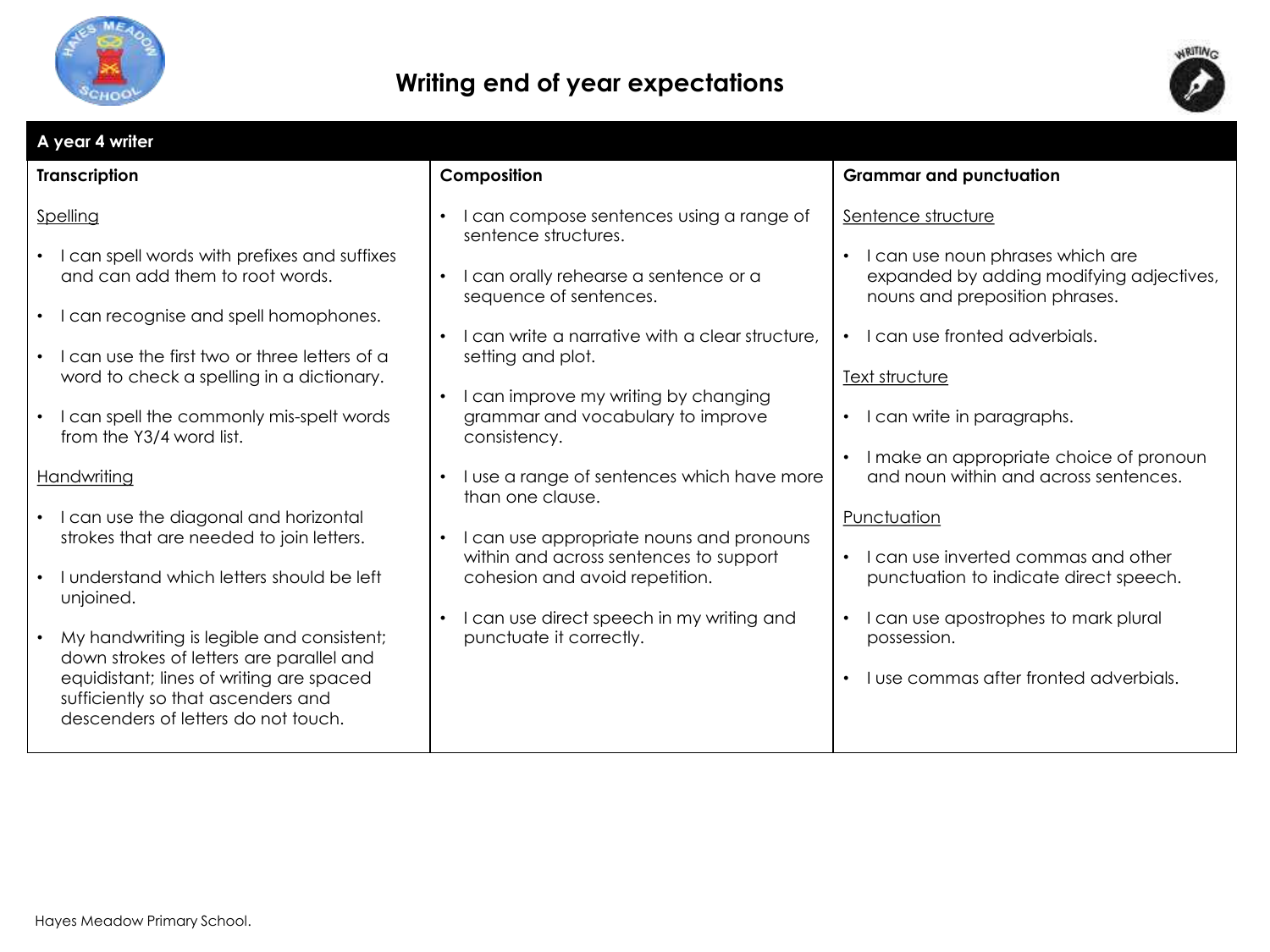



| A year 4 reader                                                                                                                |                                                                                                                             |  |  |
|--------------------------------------------------------------------------------------------------------------------------------|-----------------------------------------------------------------------------------------------------------------------------|--|--|
| <b>Word reading</b>                                                                                                            | Comprehension                                                                                                               |  |  |
| I can apply knowledge of root words, prefixes and suffixes to read<br>aloud and to understand the meaning of unfamiliar words. | • I know which books to select for specific purposes, especially in<br>relation to science, geography and history learning. |  |  |
| I can read further exception words, noting the unusual<br>correspondences between spelling and sound.                          | • I can use a dictionary to check the meaning of unfamiliar words.                                                          |  |  |
| I attempt pronunciation of unfamiliar words drawing on prior<br>knowledge of similar looking words.                            | • I can discuss and record words and phrases that writers use to<br>engage and impact on the reader.                        |  |  |
|                                                                                                                                | • I can identify some of the literary conventions in different texts.                                                       |  |  |
|                                                                                                                                | • I can identify the (simple) themes in texts.                                                                              |  |  |
|                                                                                                                                | • I can prepare poems to read aloud and to perform, showing<br>understanding through intonation, tone, volume and action.   |  |  |
|                                                                                                                                | • I can explain the meaning of words in context.                                                                            |  |  |
|                                                                                                                                | • I can ask relevant questions to improve my understanding of a text.                                                       |  |  |
|                                                                                                                                | • I can infer meanings and begin to justify them with evidence from<br>the text.                                            |  |  |
|                                                                                                                                | I can predict what might happen from details stated and from the<br>information I have deduced.                             |  |  |
|                                                                                                                                | • I can identify where a writer has used precise word choices for<br>effect to impact on the reader.                        |  |  |
|                                                                                                                                | I can identify some text type organisational features, for example,<br>narrative, explanation and persuasion.               |  |  |
|                                                                                                                                | I can retrieve information from non-fiction texts.                                                                          |  |  |
|                                                                                                                                | • I can build on others' ideas and opinions about a text in discussion.                                                     |  |  |